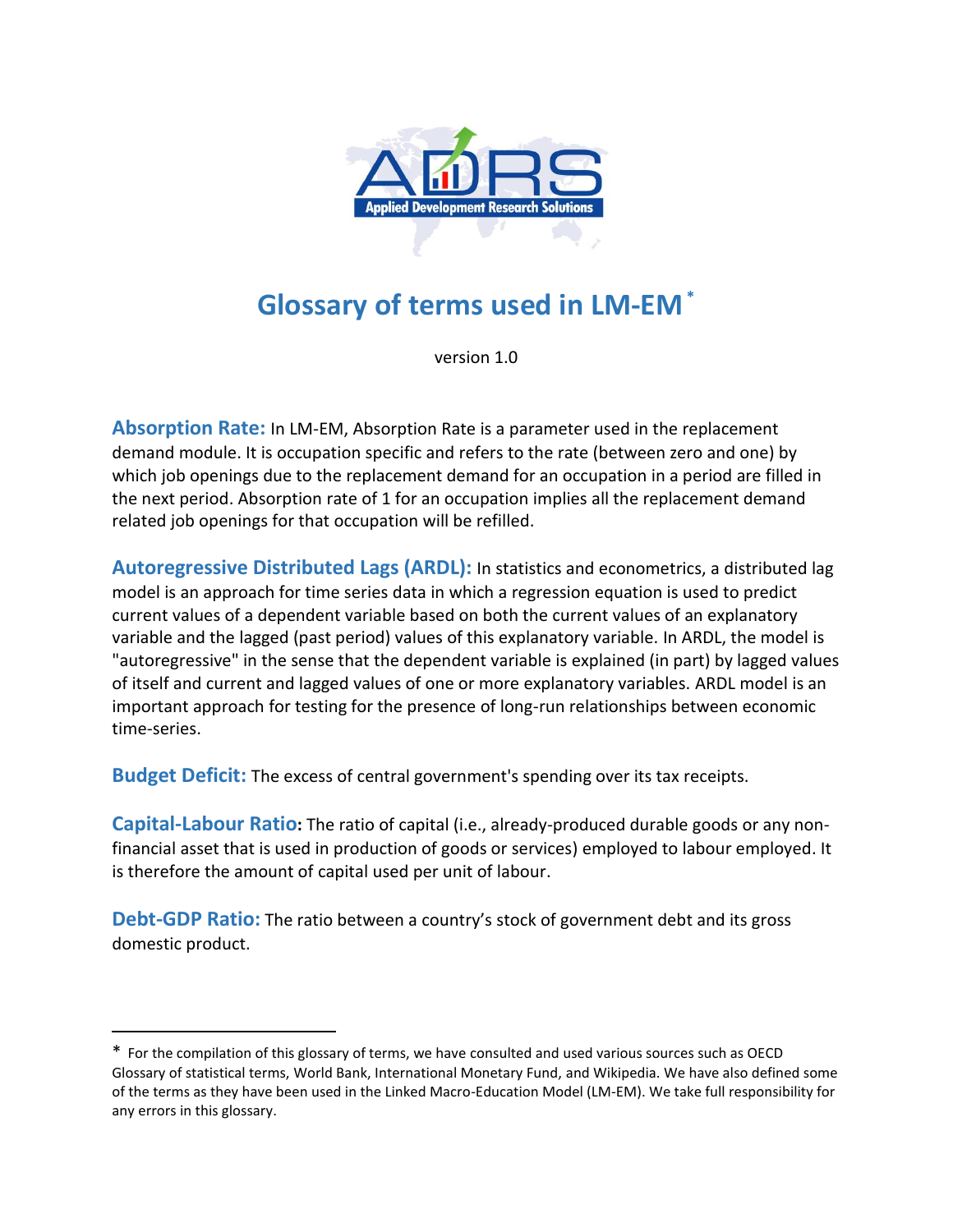**Deficit-GDP Ratio:** Refers to a country's budget deficit as a percentage of its gross domestic product.

**Econometrics:** The methods of applying statistical techniques to economic data in order to identify and test economic relationships.

**Economic Growth:** An increase in the amount of goods and services produced over a period of time.

**Economic Model:** A model is a representation of an object, a system, or an idea in some form other than that of the entity itself (Shannon). An economic model is a construct representing economic processes by a set of variables and of logical and/or quantitative relationships between them.

**Exchange Rate:** The price at which one currency can be converted into another.

**Expansion Demand:** The job openings in the economy due to economic growth.

**Fiscal Policy:** The use of government spending and taxation to influence the economy.

**Foreign Direct Investment:** Cross-border investment by a resident entity in one economy with the objective of obtaining a lasting interest in an enterprise resident in another economy.

**GDP (Gross Domestic Product):** A measure of economic activity in a country. It is calculated by adding the total value of a country's annual output of goods and services.

**Government Final Consumption Expenditure:** All government current expenditures for purchases of goods and services (including compensation of employees).

**Growth**: see Economic Growth

**Higher Education Graduation Ratio:** In LM-EM, this ratio refers to the number of graduates from higher education institutions as a ratio of the total number of 25 year olds, disaggregated by race.

**Import Price Index:** An import price index measures changes in the prices of imports of particular goods and services into a country. The index numbers for each reference period relate to prices of imports landed into the country during the period.

**Inflation Targeting**: A monetary policy rule in which a central bank sets an explicit target inflation rate for the economy and uses monetary policy to achieve and uphold that target.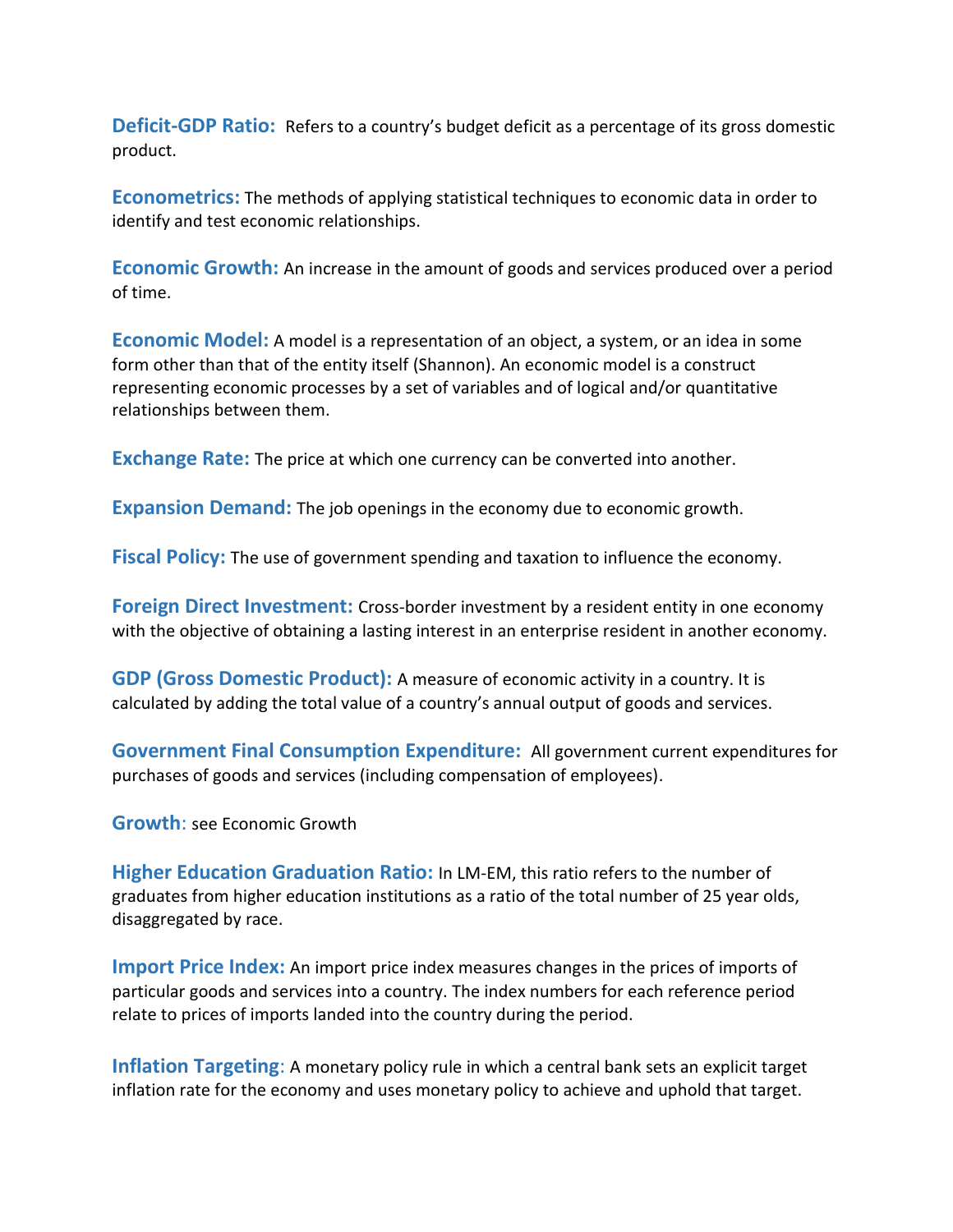**Job Openings:** The total number of jobs available in the economy due to economic growth (expansion demand) and vacancies that result from retirement, migration, mobility and mortality (replacement demand).

**Job Seekers:** The portion of the labour force that is not employed and is seeking employment.

**Labour Demand:** see Job Openings.

**Labour Force:** Refers to currently active working age population comprised of all persons who fulfil the requirements for inclusion among the employed or the unemployed during a specified reference period.

**Labour Force Participation Rate:** The labour force as a percentage of the working age population.

**Labour Market Imbalance:** The difference between the number of job seekers and job openings in a given period, in total, by occupation, or by skills.

**Labour Market Qualification Mismatch:** Refers to when the qualifications of workers and the qualification needed to fill available vacancies do not match. It is also referred to as "skills mismatch" and "skills shortage."

**Labour Market Preference Mismatch:** Refers to a mismatch between occupations that the unemployed are willing to take on and the existing vacancies in those occupations.

**Labour Supply:** See Labour Force

**Labour Shortage (Excess Labour Demand):** Refers to when the labour demand, in total or for a particular occupation or qualification, is greater than the corresponding labour supply under existing market conditions.

**Labour Surplus (Excess Labour Supply):** Refers to when the supply of labour, in total or in particular skill or occupation, is greater than the corresponding labour demand under existing market conditions.

**Matriculation Ratio:** In LM-EM, Matriculation Ratio refers to the number of learners attaining a National Senior Certificate as a ratio of the total number of 18 year olds, disaggregated by race.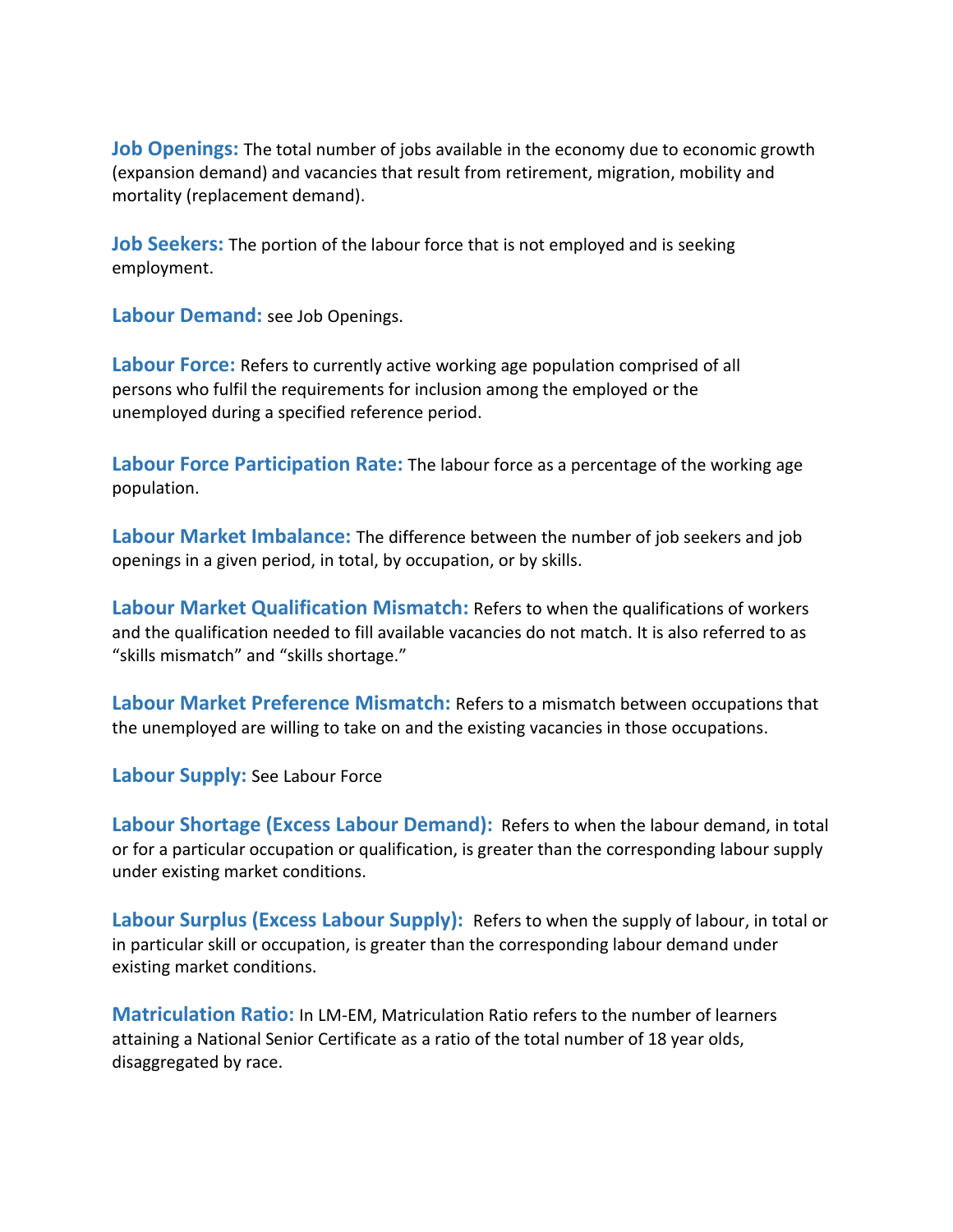**Monetary Policy:** Refers to the measures taken by the monetary authorities to achieve certain macroeconomic objectives.

**Money supply:** The entire stock of currency and other liquid instruments in a country's economy as of a particular time.

**Multinomial Logistic Regression:** Refers to a regression approach in statistics that is designed to predict the probabilities of the different possible outcomes of a categorically distributed dependent variable, given a set of independent variables, which may be real valued, binary-valued, categorical-valued, etc.

**Occupational Demand:** Refers to the amount of demand for employment in the economy for various categories of occupations.

**Odd Ratios:** The odds than an outcome will occur given a particular exposure, compared to the odds of the outcome occurring in the absence of that exposure.

**Probability:** is the measure of the likelihood (chance) that an event will occur.

**Public Investment:** Refers to the total investment by the general government and the public corporations.

**Qualification Demand:** Refers to the amount of demand for employment in the economy by the highest educational qualification of workers.

**Real Effective Exchange Rate:** A measure of the weighted average of a country's currency against an inflation-adjusted and trade-weighted index of other currencies.

**Replacement Demand:** Refers to job openings resulting from the departures of workers due to retirement, migration, mobility, and mortality.

**SETA:** Stands for Sector Education and Training Authority and refers to a vocational skills training organizations in South Africa. There are 21 different SETAs with jurisdiction in a specific industry.

**Skills Gap or Skills Shortage:** A divergence between the quantity of a given skill supplied by the workforce and the quantity demanded by employers under the existing market conditions (given the existing level of compensation and wage structure). A labour market situation in which there is a shortage of workers with the qualifications, skills or experience necessary to carry out the jobs in question. Sometimes it is referred to as "qualitative skills mismatch." See also Labour Shortage and Labour Surplus.